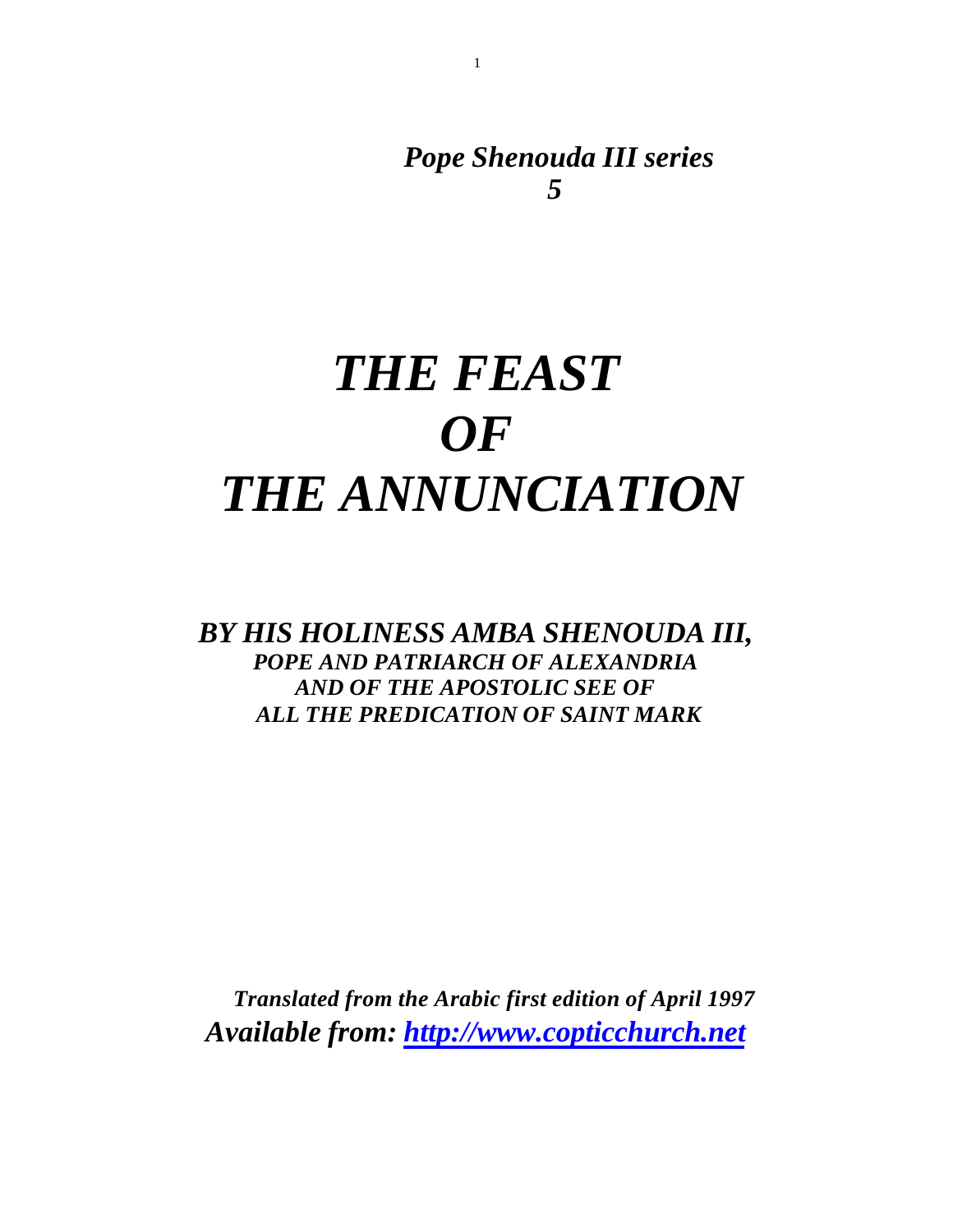*All rights are reserved to the author His Holiness Pope Shenouda III Pope and Patriarch of the See of Alexandria and of all the Predication of the Evangelist St. Mark*

 *Name of the book: The Feast of the Annunciation Author: His Holiness Pope Shenouda III Editor: Orthodox Coptic Clerical College, Cairo First Edition: April 1997 Press: Amba Rueiss, (Offset) - The Cathedral - Abbassia Deposition number at "The Library": 97 / 475* **977 - 5345 - 38** 

## *In the Name of the Father, the Son, and the Holy Spirit, the One God,*

#### *Amen.*

 *You will read in this pamphlet about the Annunciation of the Nativity of Christ, glory be to Him, and the annunciations which preceded and succeeded it. It is the annunciation of salvation for the world. It is the first feast of the Lord. It is an annunciation of love, because the reason of the Incarnation and Redemption is the love of God for the world. The Lord Christ has offered to us rejoicing annunciations and has presented God to us as a loving Father.*

 *What shall we then announce to people? Let there be in your mouths, all of you, a rejoicing annunciation for everybody.*

 *Pope Shenouda III*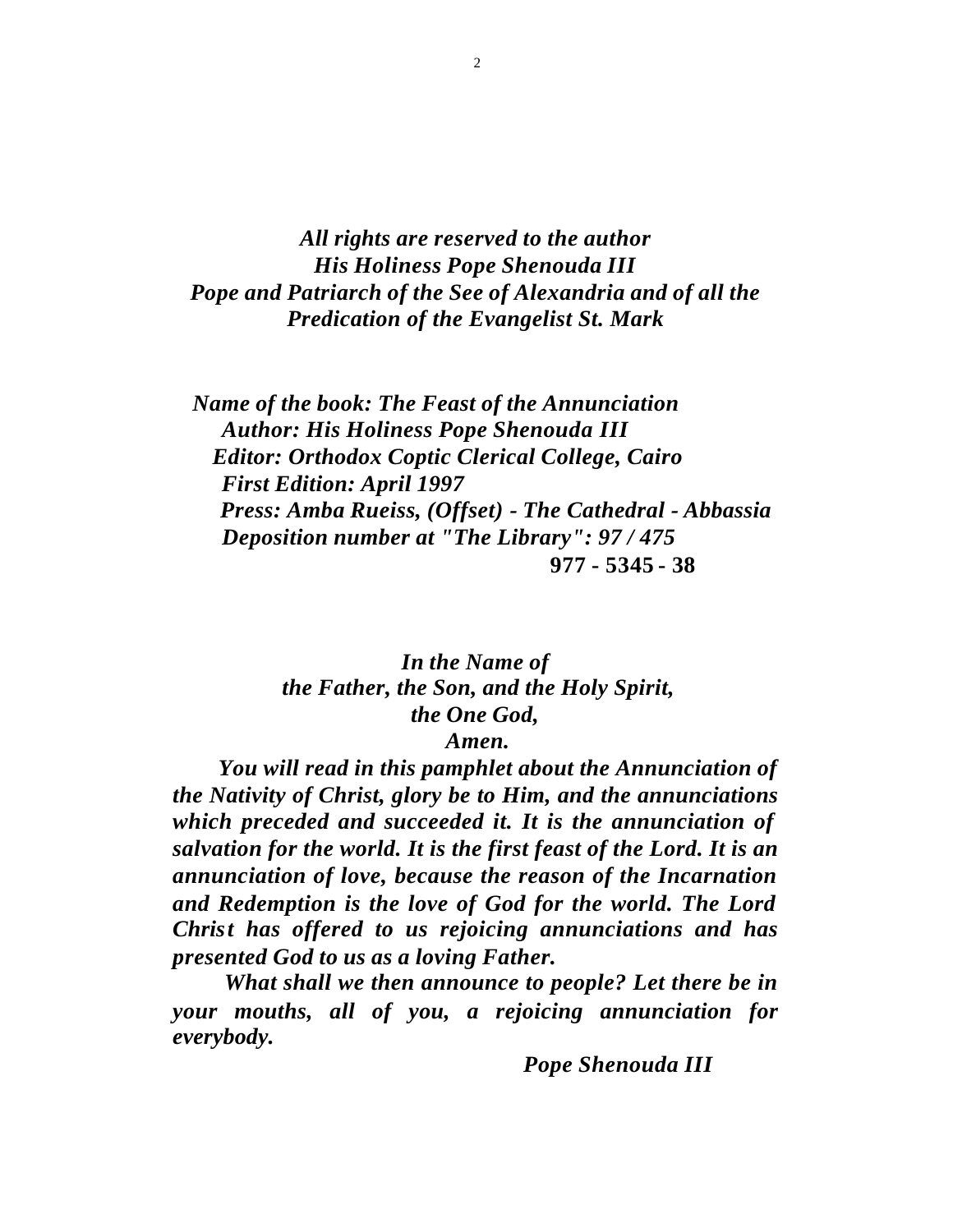The feast of the Annunciation comes every year on the 29th of Baramhat. There is between it and the Feast of the Nativity which comes on the 29th of Kiahk, a period of nine months that constitutes the peiod of the holy pregnancy with the Lord Christ.

## **The Annunciation**

 *Thus the feast of the Annunciation is the first among the Lord feasts.*

 We remember in it the Annunciation of the archangel Gabriel to the Holy Virgin saying to her:

 "Hail to you, you full of grace, the Lord is with you; blessed are you among women! ......... And behold, you will conceive in your womb and bring forth a Son, and shall call His name Jesus. He will be great, and will be called the Son of the Highest, and the Lord God will give Him the throne of his father David. And He will reign over the house of Jacob forever, and of His kingdom there will be no end" (Luke 1: 26-33).

 When the Virgin was astonished saying: "How can this be, since I do not know a man?", the angel replied: "The Holy Spirit will come upon you, and the power of the Highest will overshadow you; therefore, also, that Holy One who is to be born will be called the Son of God" (Luke 1: 34-35).

 The angel announced to her about the conception of Elisabeth while she was an old woman. Then he said: "For with God nothing will be impossible" (Luke 1:37).

 The Virgin received this annunciation, or this assignment, with submission to the divine will and said: "Behold the maid-servant of the Lord! Let it be according to your word. And the angel departed from her" (Luke 1: 38-39)...... having accomplished his mission.

## **Other annunciations**

 There were other annunciations before and after The Annunciation:

#### *There was before it, the annunciation of the angel to the priest Zacharias with the birth of his son John the Baptist.*

 That one who will be the angel who prepares the way before the Lord Christ (Mark 1:2); and about whom there was the prophecy of the prophet Malachi (Mal. 3:1).

 The angel of the Lord "appeared to him, standing on the right side of the altar of incense", and announced to him saying:

 "....and your wife Elisabeth will bear you a son, and you shall call his name John. And you will have joy and gladness, and many will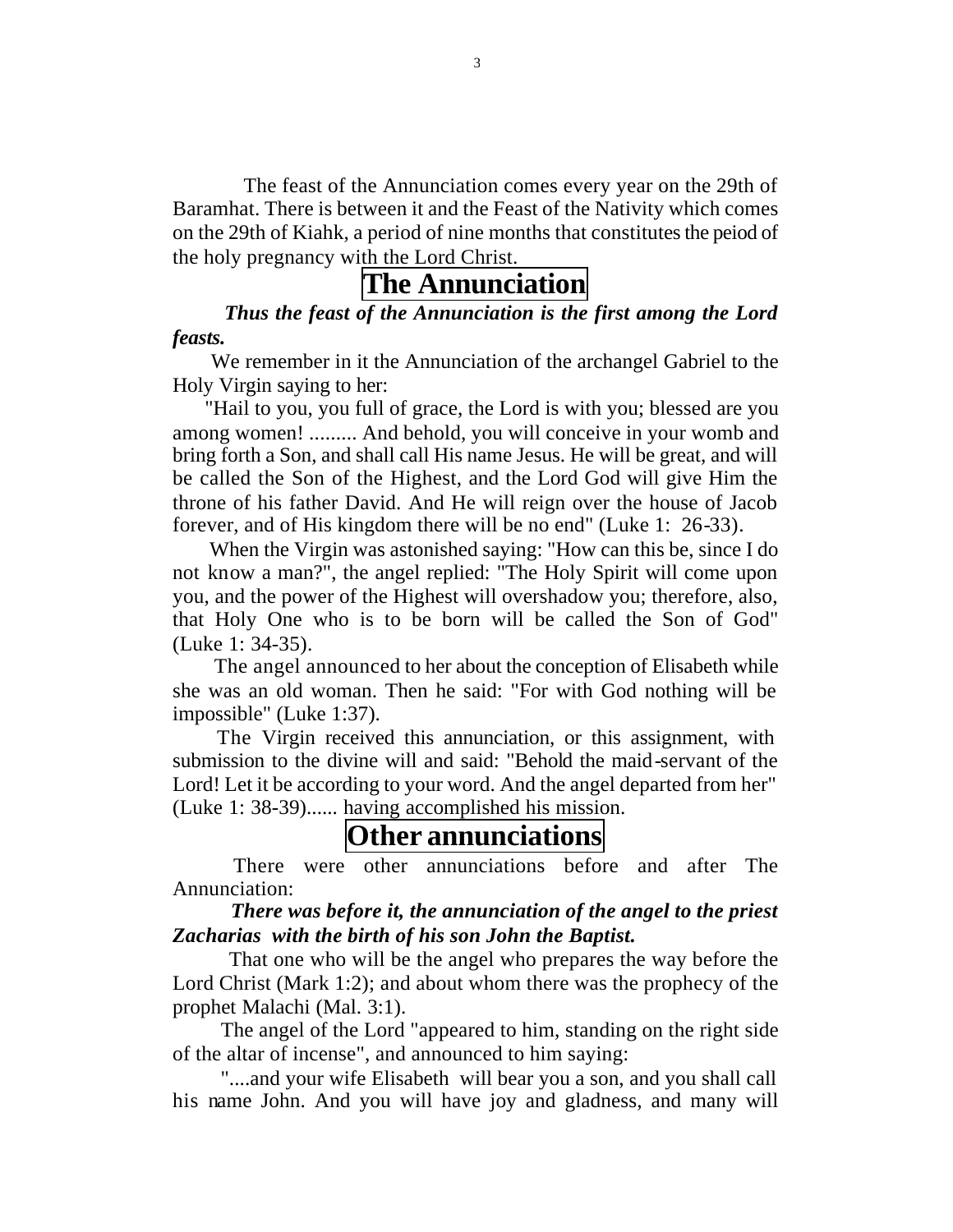rejoice at his birth. For he will be great in the sight of the Lord and shall drink neither wine nor strong drink ......... He will also go before Him in the spirit and power of Elijah.........."(Luke 1:8:17).

#### *The Annunciation of the angel to the Virgin was followed by another annunciation to Joseph the Carpentar.*

 "an angel of the Lord appeared to him in a dream, saying: "Joseph, son of David, do not be afraid to take to yo Mary your wife, for that which is conceived in her is of the Holy Spirit. And she will bring forth a Son, and you shall call His name Jesus, for He will save His people from their sins" (Matt. 1:20-21). And he reminded him of the prophecy of the prophet Isaiah: "Behold the virgin shall conceive and bear a Son, and shall call His name Immanuel" (Isaiah 7:14).

 *When the Lord Christ was born*, another annunciation was sent to the shepherds and to all the people:

 An angel of the Lord appeared to "shepherds living out in the fields, keeping watch over their flock by night...... and the glory of the Lord shone around them ....... Then the angel said to them: "I bring you good tidings of great joy which will be to all people. For there is born to you this day in the city of David a Saviour, who is Christ the Lord ...... And suddenly there was with the angel a multitude of the heavenly host praising God and saying: "Glory to God in the highest, and on earth peace, goodwill toward men" (Luke 2: 8-14).

# **The Annunciation is joy**

#### *An annunciation always brings rejoicing news.*

 Therefore the Gospel is called "besharah" (in Arabic, meaning annunciation). We say "the besharah" of Matthew, the "besharah" of Mark.... because the Gospel brings rejoic ing news, Good News, news about the Salvation which the Lord Christ offered in view of our Redemption; and also because the Gospel brings us rejoicing news about the beautiful instructions of Christ, that rejoices every heart who loves virtue and holiness; since spiritual people rejoice with the word of God as if they have found great riches (Ps. 119).

#### *The feast of the Annunciation brings an annunciation of Salvation.*

 That is clear from the words of the angel: "and you shall call His name Jesus, for He will save His people from their sins" (Matt. 1:21). The word "Jesus" means saviour.

 Therefore also, the angel said to the shepherds: "For there is born to you this day in the city of David a Saviour, who is Christ the Lord" (Luke 2:11).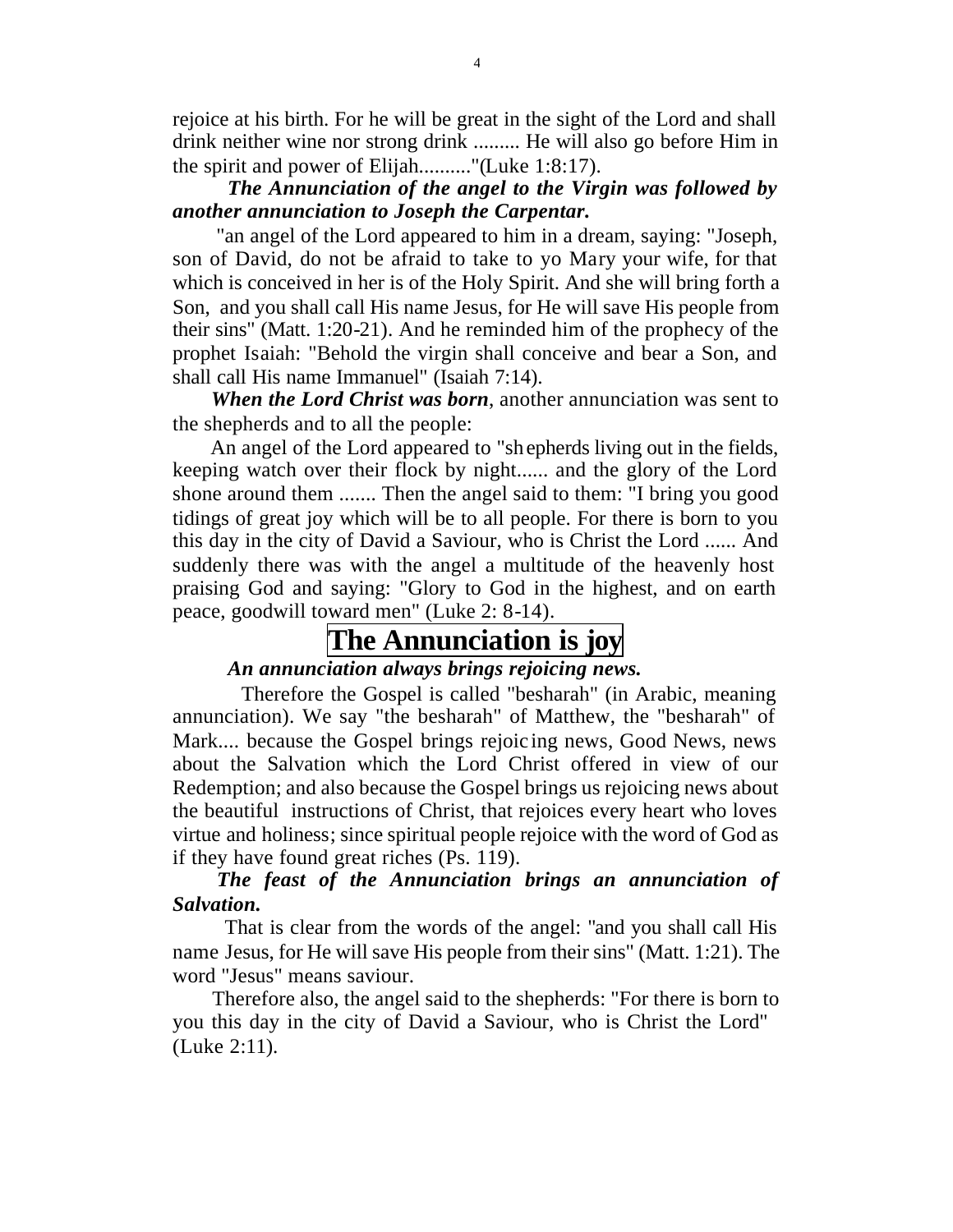The Holy Virgin sang in her encounter with saint Elisabeth, with this song saying: "And my spirit has rejoiced in God my Saviour" (Luke 1:47).

#### *This Annunciation of Salvation was neither only for the Saint Virgin, nor only for the shepherds, but for all the world.*

 Therefore the angel said to the shepherds: "I bring you good tidings of great joy which will be to all people. For there is born to you this day in the city of David a Saviour, who is Christ the Lord" (Luke 2: 10-11).

 It is about this salvation which is for all, that the old man Simeon, when he took the child Jesus up in his arms, blessed God and said: "Lord, now You are letting Your servant depart in peace, according to Your word; for my eyes have seen Your salvation which You have prepared before the face of all peoples" (Luke 2:29-31).

 The good news of salvation is then for everybody and for all peoples. It arrived first to the ears of our mother the Holy Virgin Mary, then to the others.

## **The beginning of reconciliation**

 *The annunciation of the birth of the Lord Christ was the beginning of the reconciliation between heaven and earth:*

 The beginning of the reconciliation between God and men, after a long dissension since Adam and Eve....... The way to the tree of life was closed, and was guarded by the cherubim with a flaming sword (Gen. 3:24). The Holiest of All was behind the veil, and nobody from the people could enter it (Heb. 9: 3,7).

 In the previous period to the coming of the Lord Christ, there were neither prophets, nor talking between God and men, nor holy visions, nor angels whom God sent to men..... It was a long period during which human beings were alienated from God.

 Then came the Annunciation as a prelude of reconciliation between God and men.

 The visions of angels multiplied, accompanied by rejoicing epistles that were the Annunciation of the Saviour......

#### *It was an annunciation of a spiritual salvation.*

 An annunciation of a Saviour who will save men from their sins, and not a political saviour who would save from the dominion of Romans.

 *It was rather a salvation "by the remisssion of their sins" (Luke 1:77).* As the priest Zacharias prophecised saying about this salvation "Through the tender mercy of our God ......... to give light to those who sit in darkness and the shadow of death" (Luke 1: 78:79).

 Salvation was to be completed upon the Cross, when Christ carried our sins and died for them. But the salvation upon the Cross would not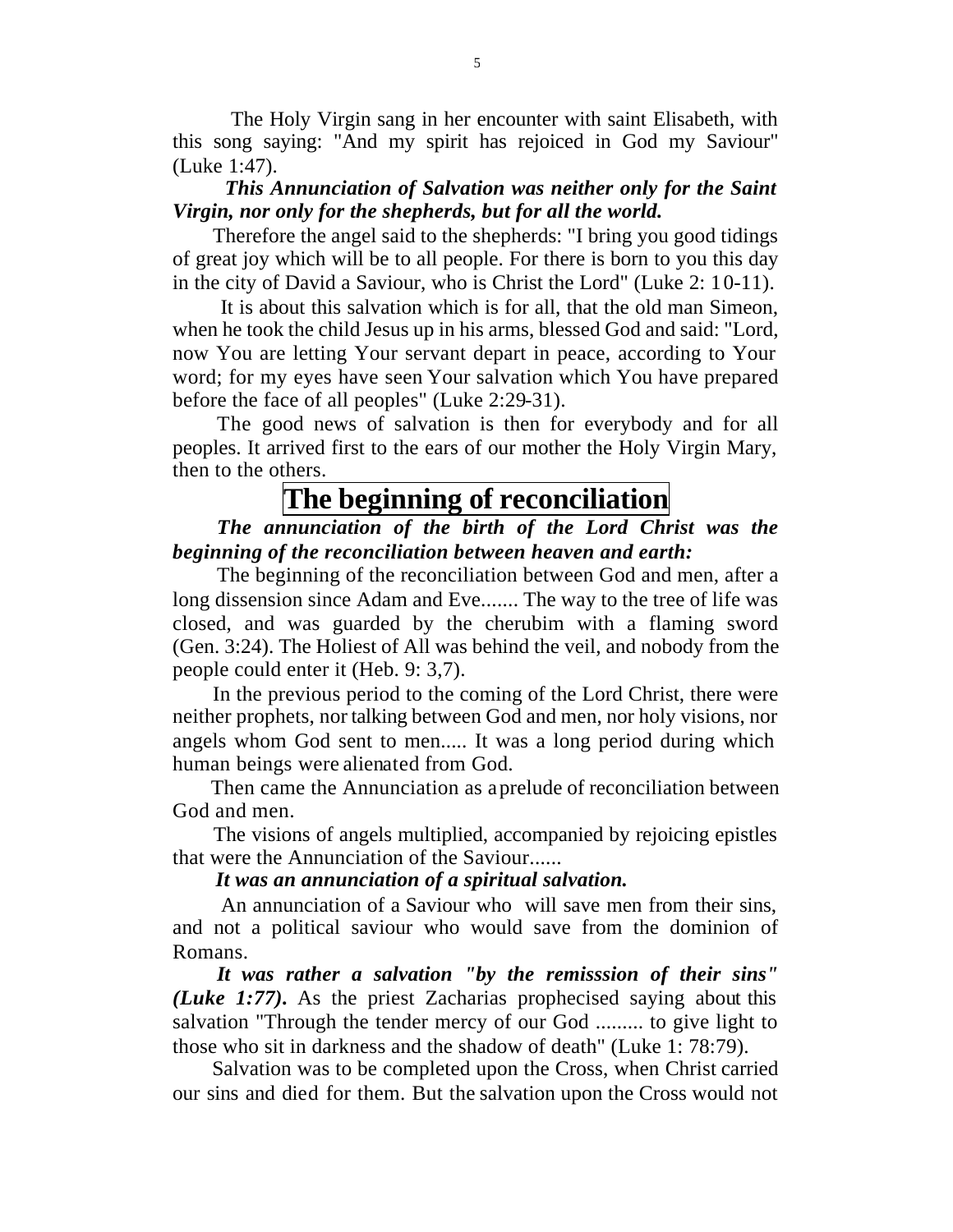have been completed unless if first Christ were born. Here was the importance of the Annunciation of the Nativity of Christ who will deliver his people from their sins, and the annunciation of the salvation from the dominion of Satan, and the annunciation of the salvation from the judgement of death, and from the dissension which was between God and men......

#### *The road to salvation then, began with the Annunciation.*

 The old man Simeon saw it in the Nativity of Christ, and said to the Lord: "For my eyes have seen Your Salvation" (Luke 2:30); that is the procession of the salvation, and the procession of the journey from the Nativity to Golgotha. He saw them with the spirit of prophecy.....

# *An annunciation brought by angels*

 It was the archangel Gabriel who has brought the Annunciation to the Holy Virgin, in view of the dignity of the Saint Mother of God. The annunciation to Joseph the Carpentar, was in a dream where the angel of God appeared to him and brought him the good news. The annunciation of the birth of John the Baptist was on the right side of the altar of incense, as it is becoming to Zacharias the priest.....

#### *The annunciation to Joseph was after the holy conception. But the annunciation to the Holy Virgin was before that. Why then?*

 It was not convenient that the Virgin would find herself pregnant, without her knowledge of anything about the matter, lest she would fall into a great terror that would also affect her blood and her morale! But the convenient matter was rather that she would first know the divine mystery, and be psychologically prepared in a restful manner.... and also it was necessary that she would be annunciated firstly , in order that she would give her acceptance to offer herself as a mother in the mystery of the divine Incarnation. God did not compel her to that.

 When the Virgin responded to the divine will with the expression: "Let it be to me according to your word", then began the holy pregnancy.

 But it was not convenient that Joseph the Carpentar would have been annunciated before the Virgin, and before taking her acceptance, and also because of the importance of the Holy Virgin.

## *Let it be to me according to you word*

 *In the story of the Annunciation, we remember two things: the divine choice, and the human response.*

 The choice by God of the Virgin, and her response with her words: "Let it be to me according to your word".....

The reason of the choice by God, is His knowledge of the holiness of the Virgin, and her tolerance of this magnificent glory: the Virgin who was bred up in the temple since her childhood, in the life of prayer and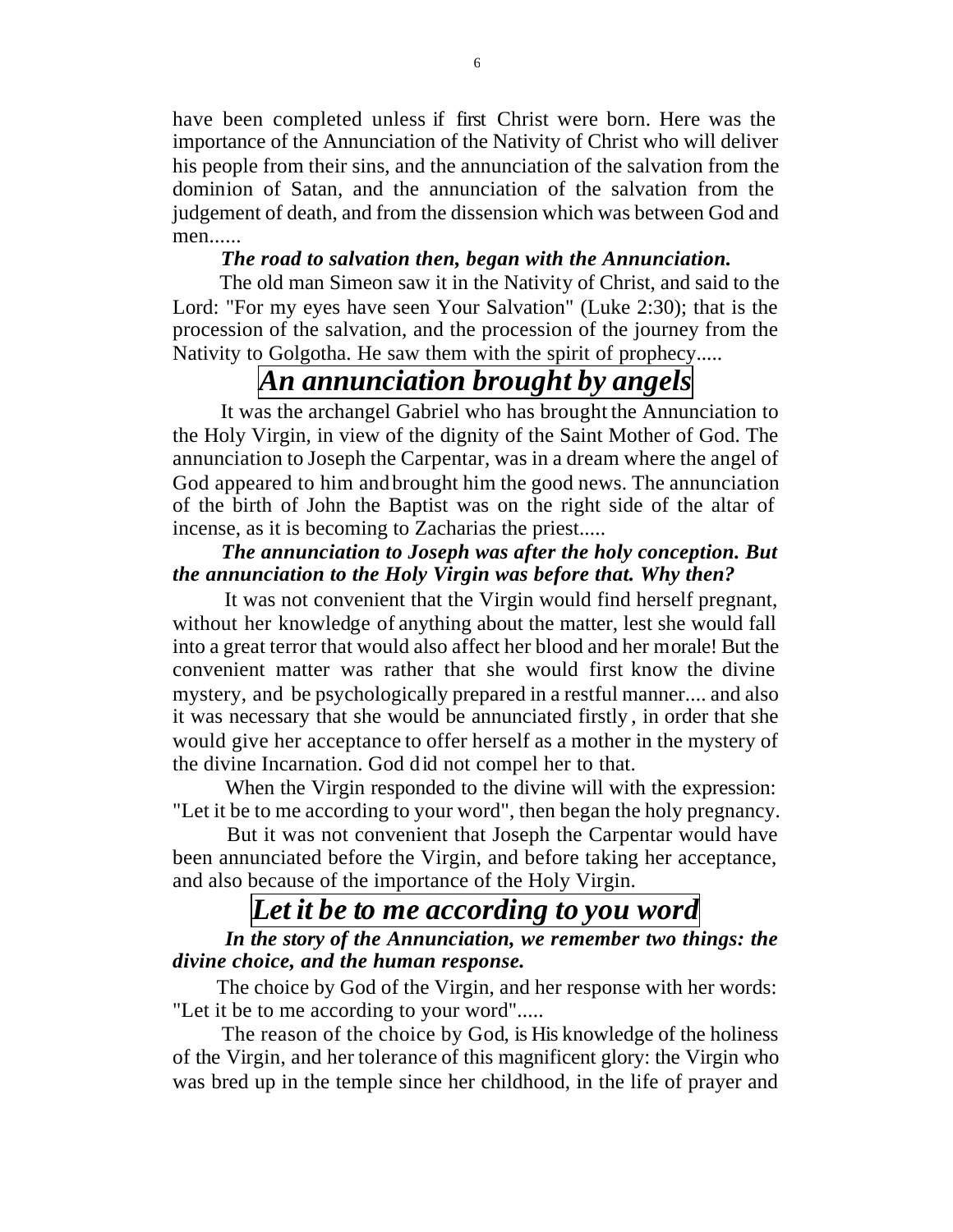meditation, and in her reading of the Holy Bible, and her study of many of the versets, the pure Virgin who loved virginity.

#### *And also the humble Virgin who can bear that magnificent glory without her heart being raised up.*

 It would not be not an easy matter for a girl to become the mother of God, if she was not very humble-hearted. Bearing dignity is not an easy matter, as saint Abba Antonius said: "Bearing dignity is more difficult than bearing outrage". But a humble heart can bear dignity. Therefore God waited till He found that humble pure heart, in order to annunciate to her with the divine Incarnation.

 The Holy Virgin said thus in her song: "my soul has rejoiced in God my Saviour, for He has regarded the lowly state of His maidservant" (Luke 1: 47-48). The expression "maidservant" and not "mother", is also a proof of her humility, specially after she had heard saint Elisabeth say to her: "But why is this granted to me, that the mother of my Lord should come to me?" (Luke 1:43).

#### *The will of God united with the will of the Virgin, by the expression: "let it be to me according to your word". And the holy pregnancy began by this expression.*

 Thus the Holy Spirit came upon her, and sanctified her womb, so that the Holy One that is born of her, would not inherit anything from the original sin.

 By the expression: "let it be to me according to your word", the Logos or the Second Person came into the Holy Virgin's womb, and united personally to a body whom the Holy Spirit made in her, in order to grow with a natural growth until His birth is completed.

#### *In this manner, the humble Word, "who made Himself of no reputation, taking the form of a bondservant" (Philippians 2:7), came into the womb of the humble Virgin.*

It was becoming of the humble Son, to be borne of a humble mother.

 Because without humility, the completion of the divine Incarnation was not possible. And without humility, Crucifixion and Redemption could not have been possible.

 There is another important lesson which we take from the expression: "let it be to me according to your word":

#### *With the expression: "let it be to me according to your word", the Virgin proved the life of abandon:*

 The Holy Virgin who had loved the life of virginity, since she did "not know a man", (Luke 1:34), did not at anytime think that she would become a mother, and that was something wonderful in her eyes. But when the angel annunciated to her the divine will, she could not but abandon herself to the will of God, and she said: "let it be to me according to your word".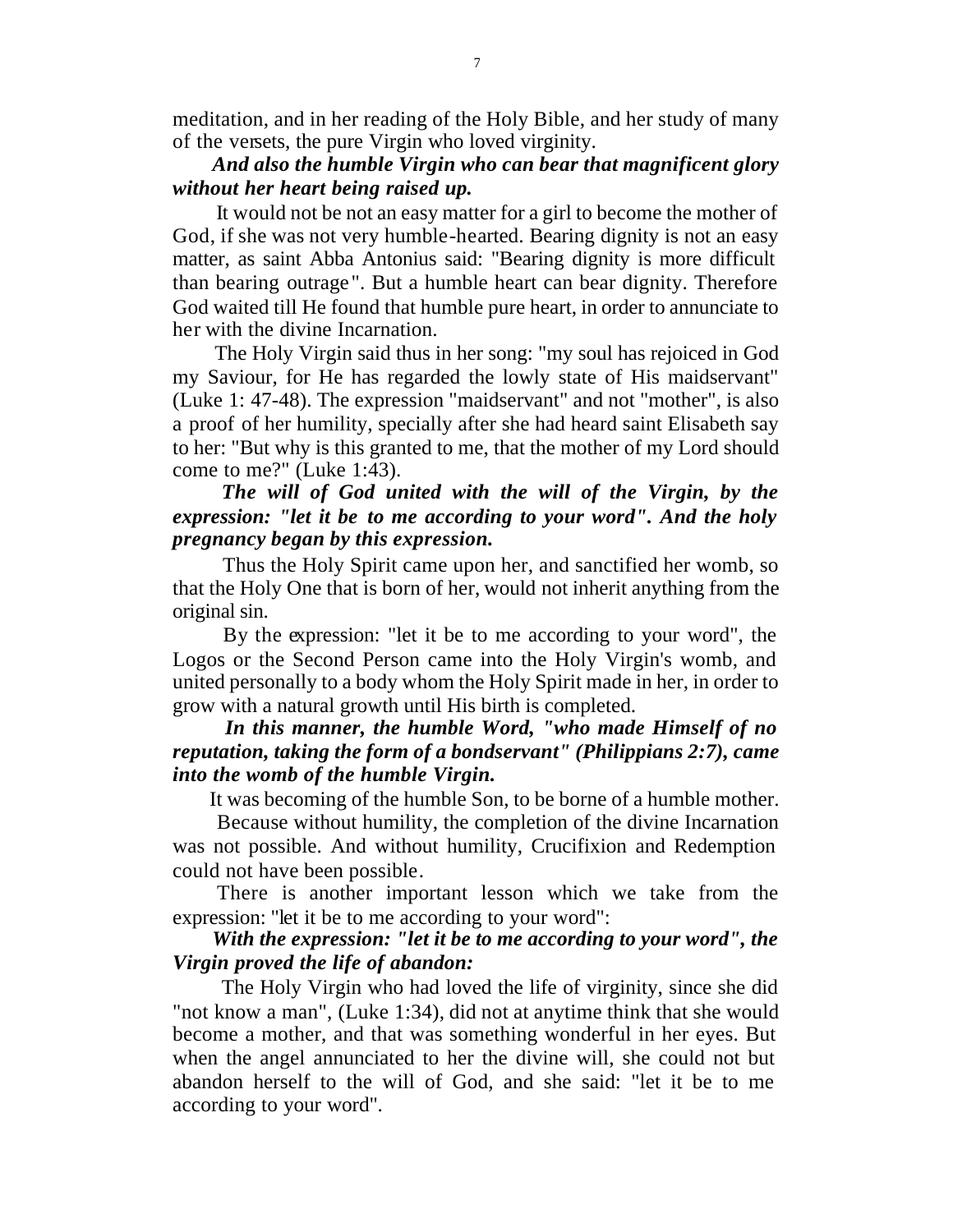Thus in the feast of the Annunciation, we learn a lesson about the life of abandon.

#### *In the story of the Annunciation, we see the awe of the angel of God.*

The expression: "do not be afraid" is evidently apparent.

 It was said in the annunciation of the angel to the priest Zacharias: "And when Zacharias saw him, he was troubled, and fear fell upon him. But the angel said to him: "Do not be afraid, Zacharias, for your prayer is heard; and your wife Elisabeth will bear you a son" (Luke 1: 12-13).

 And in the annunciation of the angel to the Virgin, it was said: "But when she saw him, she was troubled at his saying, and considered what manner of greeting this was. Then the angel said to her: "Do not be afraid, Mary, for you have found favour with God" (Luke 1: 29-30).

#### *In the story of the Annunciation also, we see the respect of the archangel Mikhail for the Holy Virgin.*

 When he appeared to her, he said: "Hail to you, O full of grace, the Lord is with you, blessed are you among women" (Luke 1:28).

 This encounter is different from the apparition of the angel to the priest Zacharias, and the apparition of the angel to Joseph in a dream. In the two apparitions, there were no salutation, and no pra ise, as in the apparition to the Virgin.

 We remark that the expression: "blessed are you among women" which the angel said to the Virgin, was told to her also by saint Elisabeth in her encounter with her (Luke 1:42).

#### *We note that the astonishment of Zacharias from having a son, was met by the angel Gabriel with a punishment (Luke 1:20), while the astonishment of the Virgin, was met by an explanation and a clarification.*

 It is on the one side, because of the dignity of the Virgin, and also because the virginal birth was the first of its kind and had no precedent. But the birth from sterile women and from the wives of old men, happened before, as in the birth of Isaac from the old Abraham and his wife Sara (Gen. 18:11-12). When Sara was astonished to give birth in her old age, the Lord did not punish her, because there was no precedent to this in that time.

 Anyway, the angel replied saying: "For with God nothing will be impossible" (Luke 1:37). May we also take a lesson from this expression of the angel, a lesson that will bring hope in our hearts, whatever matters seem difficult or impossible before us!..... The Lord Christ also said this spiritual and theological principle later on: "With men it is impossible; but not with God; for with God all things are possible" (Mark 10:27).

 *In the story of the Annunciation, we rejoice that it was an angel who brought the Annunciation.*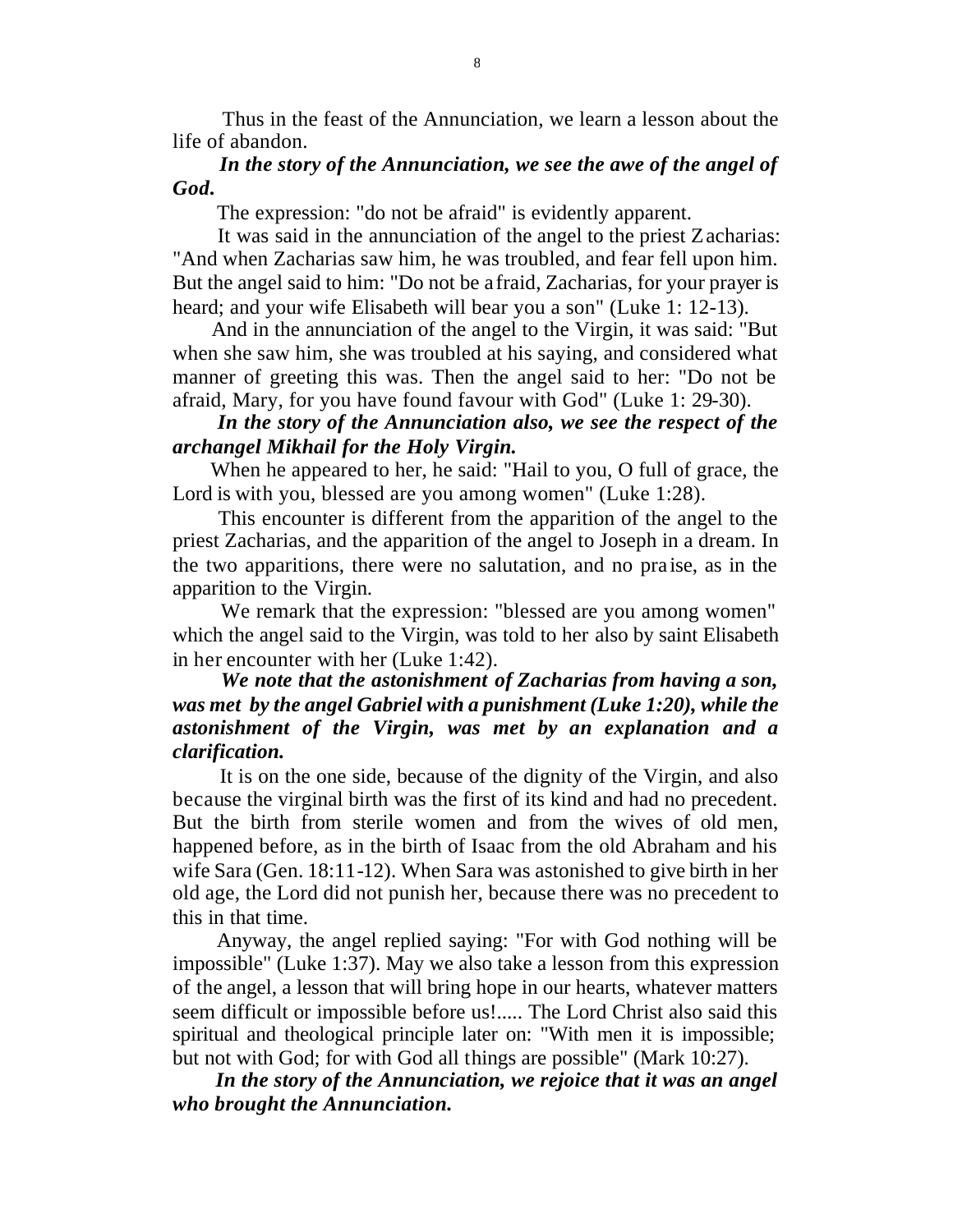The prophet Elisha brought the annunciation to the shunamite woman that she will have a son, saying: "About this time next year you will embrace a son" (2 Kings 4:16). And this happened. But here, it is an angel who brings the annunciation, rather an archangel, because of the majesty of the born .....

#### *The angel said to the Virgin about her son: "He will be great" (Luke 1:32).*

 He said also: "and will be called the Son of the Highest" (Luke 1:32). He also said to her: "that Holy One who is to be born will be called the Son of God" (Luke 1:35). He said this before Nataniel testified this sonship (John 1:49), and before Peter (Matt. 16:16).

 The angel in his annunciation to the Virgin, testified that her Son will be a King, "and He will reign over the house of Jacob forever, and of His kingdom there will be no end" (Luke 1:33). That resembles also the prophecy of the prophet Daniel, when he said: "Then to Him was given dominion and glory and a kingdom, that all peoples, nations, and languages should serve Him. His dominion is an everlasting dominion, which shall not pass away, and His kingdom the one which shall not be destroyed" (Dan. 7:14).

#### *The feast of the Annunciation gives us an idea about feasts during the period of fasting.*

 It comes always during Lent, because the month of Baramhat is always during Lent.We do not break Lent for any reason. Therefore we celebrate the feast of the Annunciation while we are fasting our vegetal fast, although we are exempted from fasting without any food or drink, in celebration of this feast of the Lord. Also there are no "metanoyas" (that means kneeling down and touching the ground with one's forehead).

# **The Annunciation of Salvation**

 *It is the feast not simply of the Annunciation of the Nativity, but the Annunciation of the beginning of salvation.*

 We bring the good news to people that God had begun the execution of His divine plan for the salvation of the human race; beginning with the operation of the Incarnation by the holy pregnancy, which leads to Nativity, and then to the Cross, and the Redemption, then the Resurrection and the destruction of the judgement of death.

#### *In the feast of the Annunciation, we bring the good news to everybody, that his salvation is near, and that God has decreted to save.*

 As He said when He granted salvation to the chief tax collector Zaccheus: "Today salvation has come to this house, because he also is a son of Abraham; for the Son of Man has come to seek and to save that which was lost" (Luke 19: 9-10). He who saved the tax collector Zaccheus in spite of all his iniquities, He is able to save any sinner. And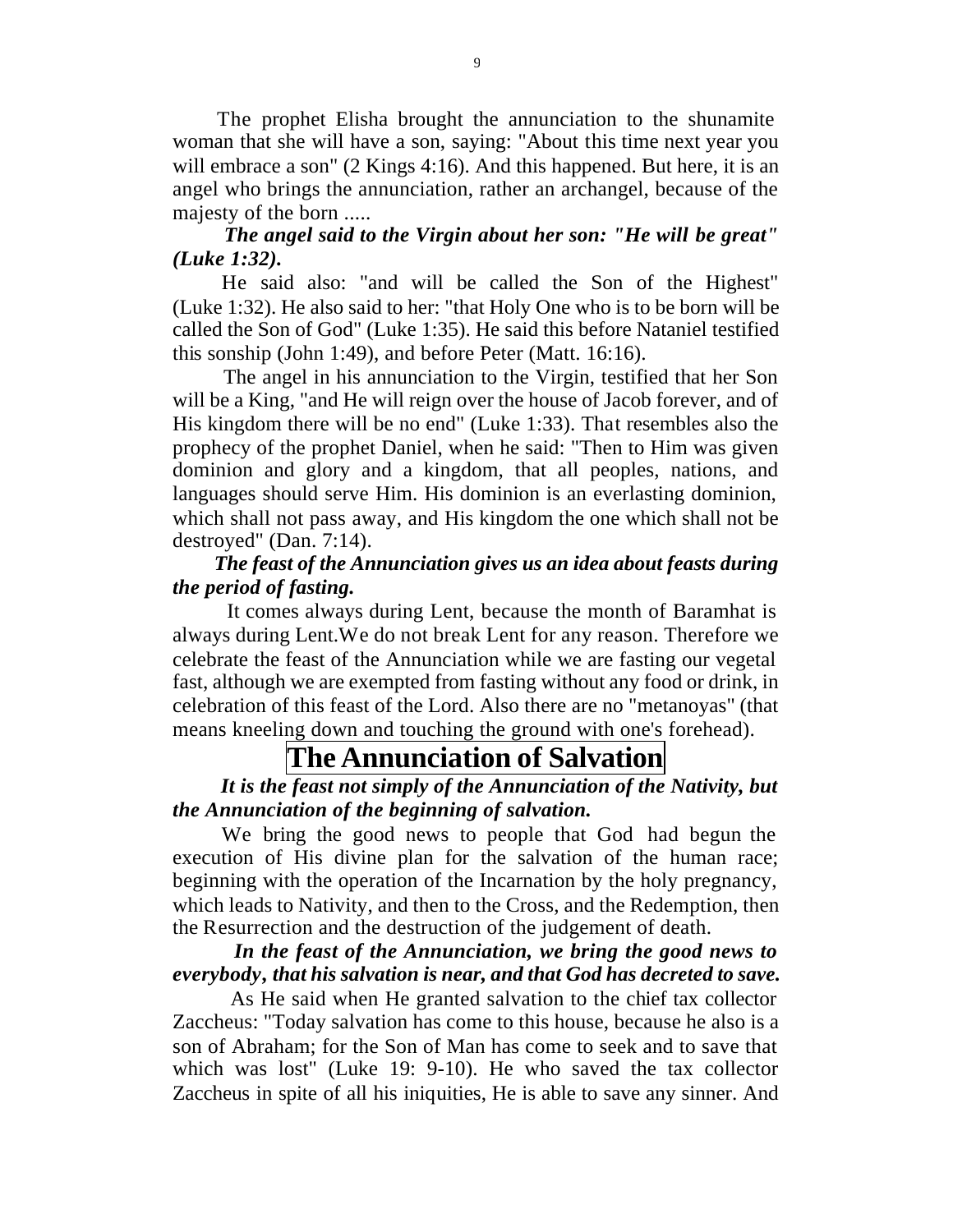He who came to save those who have perished, He also is ready to save those who have fallen.......

#### *How beautiful is it that we present the annunciation of salvation to every one who is under a yoke.*

 We say to those who are tired and under heavy charges, here is the Lord who says: "Come to Me, all you who labor and are heavy laden, and I will give you rest" (Matt. 11:28).

 And we say to those have broken hearts: The Lord has come for you and for your rest and for your delivery. Is He not the One who said: "The Spirit of the Lord God is upon Me, because the Lord has anointed Me to preach good tidings to the poor; He has sent Me to heal the brokenhearted, to proclaim liberty to the captives, and the opening of the prison to those who are bound" (Isaiah 61:1). With this, we plant hope and joy in the hearts of people. Verily how true is the word of the Bible:

#### *"How beautiful are the feet of those who preach the gospel of peace, who bring glad tidings of good things!" (Rom. 10:15).*

 The Bible says also: "a good report makes the bones healthy" (Prov. 15:30).

 Let then be in your mouths a good word that rejoices people, and good news that fills their hearts with hope..... Say to the sinner that repentance is easy, and that the grace of God is capable of facilitating for you the way of repentance; and God looks for you, and He will inevitably find you and bring you back to Him. Therefore your salvation from sin is possible and easy. And as the apostle saint Paul said: "now it is high time to awake ot of sleep; for now our salvation is nearer than when we first believed" (Rom. 13:11). The Lord is ready to accept us to Him whatever we have gone astray far from Him, as He previously accepted the lost son (Luke 15), and as He accepted the apostle Peter (John 21) although he had precedently denied Him, and swore and cursed and said: "I do not know the Man" (Matt. 26:74).

## **Rejoicing declarations by the Lord Christ**

 How numerous are the rejoicing declarations which the Lord God presented to individuals or to the whole world. Among them:

#### *A rejoicing declaration in the expression: "your sins are forgiven you".*

 He said this expression to the paralytic whom his friends had let down on a bed from the uncovered roof (Mark 2:5). All what this paralytic hoped for was to obtain the healing of his body. But the Lord granted him also the annunciation of forgiving his sins...... The Lord said the same expression to the woman sinner who had anointed His feet with her tears and wiped them with her hair in the house of Simeon the leper. He annunciated to her also the forgiveness of her sins, because she had loved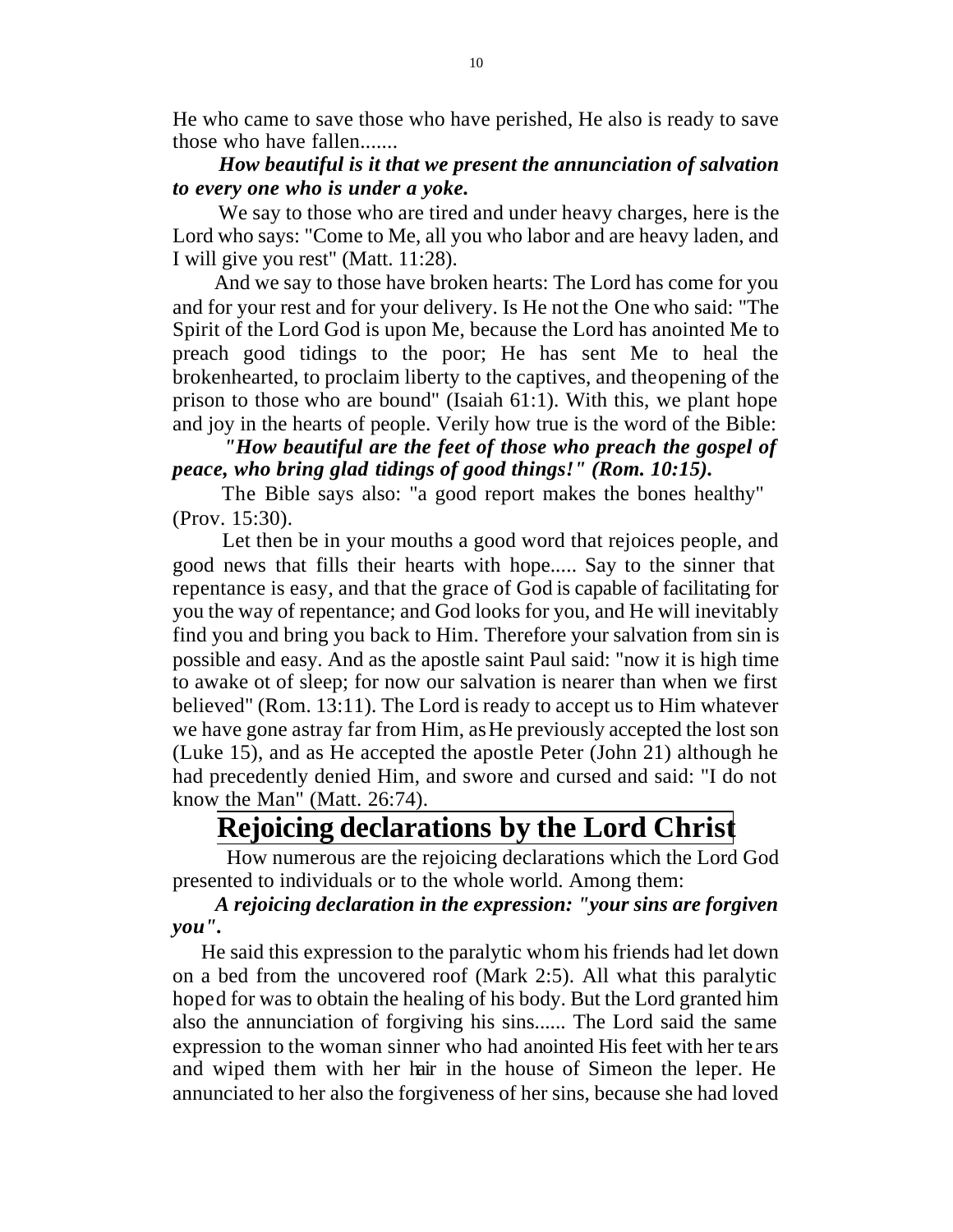much, and He said to her: "your sins are forgiven you" )Luke 7:48). And also: "Your faith has saved you" (Luke 7:50).

#### *The most beautiful annunciations are the proclamations of forgiveness, and they are many in the mouth of the Lord Christ.*

 Even when He was upon the Cross, He said this declaration: "Father, forgive them, for they do not know what they do" (Luke 23:34). He brought the same beautiful annunciation to the right thief, comforting him by his word: "today you will be with Me in Paradise" (Luke 23:43). It is the most beautiful expression which the thief heard during all his life, and he heard it on the last day of his life.

 How beautiful also is the word of the Lord to the woman who was caught in the very act: "Neither do I condemn you, go and sin no more" (John 8:11).

 The apostle Peter was very sad because he had denied the Lord three times. "So he went out and wept bitterly" (Matt. 26:75). Then after the Resurrection, he heard from the Lord this rejoicing annunciation: "Feed my lambs .......... tend my sheep" (John 21: 15-16).

 Truthfully, an annunciation will bring more joy if it is not expected, or if it is more generously announced.

#### *Before the crucifixion, the Lord presented many rejoicing annunciations to his disciples.*

 He said to them: "I will not leave you orphans; I will come to you" (John 14:18), "Therefore you now have sorrow, but I will see you again and your heart will rejoice, and your joy no one will take from you" (John 16:22). He announced to them that He will rise from death and that they will see Him; and He announced to them another beautiful annunciation which is: "I go to prepare a place for you. And if I go and prepare a place for you, I will come again and receive you to Myself; that where I am, there you may be also" (John 14: 2-3). What is more beautiful than this annunciation.

#### *He made to them another annunciation about the coming of the Holy Spirit upon them.*

# **The annunciation of the HolySpirit**

 by rejoicing words saying: "And I will pray the Father; and He will give you another Helper, that He may abide with you forever, the Spirit of truth, whom the world cannot receive, because it neither sees Him nor knows Him; but you know Him, for He dwells with you and will be in you" (John 14:16-17). And also: "But the Helper, the Holy Spirit, whom the Father will send in My name, He will teach you all things, and bring to your remembrance all things that I said to you" (John 14:26), "However, when He, the Spirit of truth, has come, He will guide you into all truth, ........ and He will tell you things to come" (John 13:16).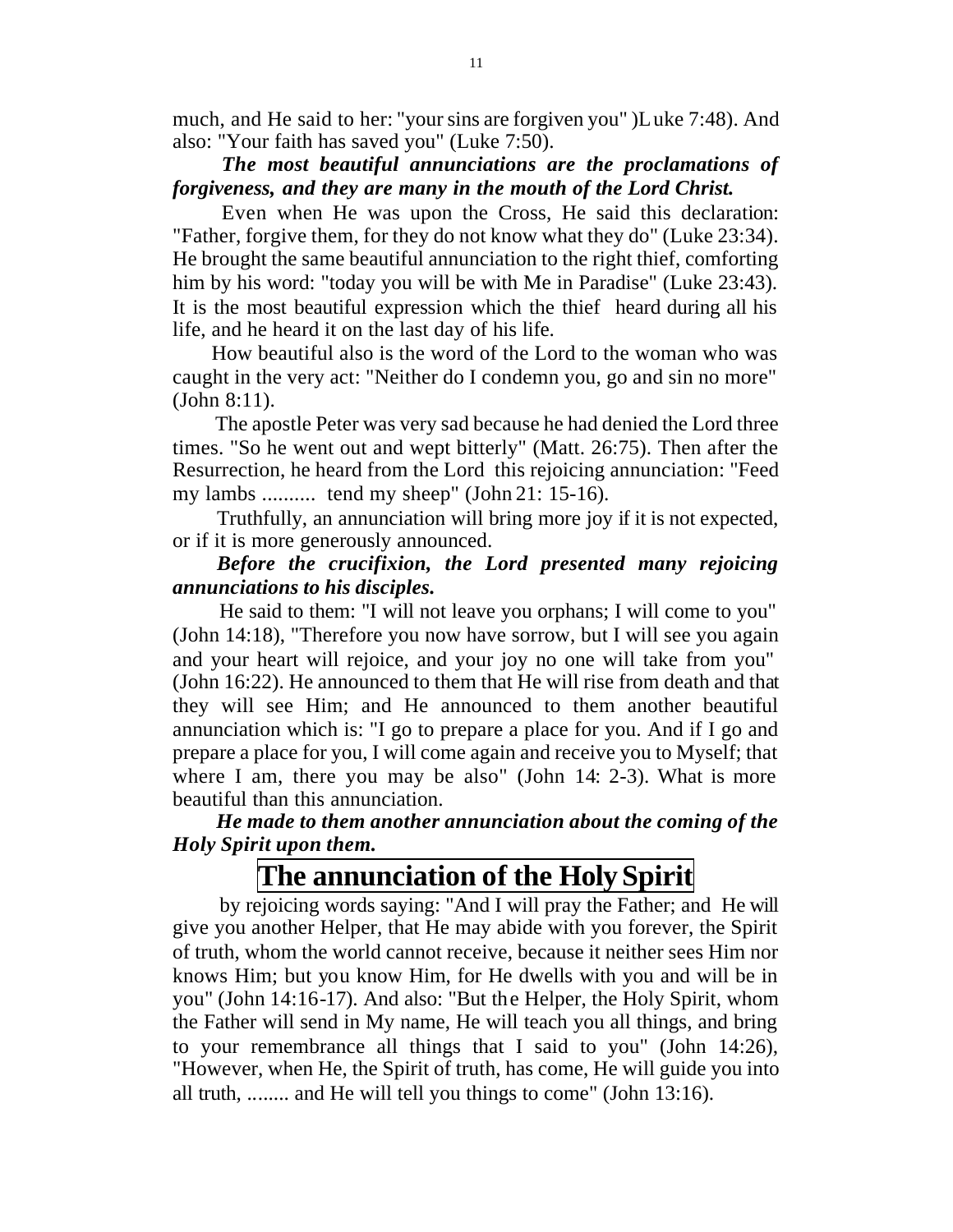The talk about the coming of the Holy Spirit upon them, was a rejoicing annunciation, revealing the power which they will obtain, and revealing the beginning of their service and their predication. Therefore He said to them before the Ascension: "you shall receive power when the Holy Spirit has come upon you; and you shall be witnesses to Me in Jerusalem, and in all Judea and Samaria, and to the end of the earth" (Acts 1:8).

#### *May we, all of us, announce to people the action of the Holy Spirit in them.*

 We announce to them the participation of the Holy Spirit (2 Cor. 13-14); and that they will all be, the "partakers of the divine nature" (2 Peter 1:4). Obviously partakers in the action, the Holy Spirit acting in us, and acting by us and with us. As the apostle saint Paul said about himself and about Apollos, his associate in the service: "For we are God's fellow workers" (1 Cor. 3:9). And as we pray in the prayer of the travellers, saying to God: "Participate in the work with your servants, in every good deed".......

#### *Yes, we announce to people that they have become the temples of the Holy Spirit.*

 That would be after they had obtained the holy anointment in the holy sacrament of Confirmation (1 John 2: 20,27), and the Holy Spirit has taken His abode in them. Thus would be realised the annunciation which the apostle saint Paul said to us: "Do you not know that you are the temple of God and that the Spirit of God dwells in you?" (1 Cor. 3:16), "Or do you not know that your body is the temple of the Holy spirit who is in you, whom you have from God, and you are not your own?" (1 Cor. 6:19).

# **Other annunciations**

 Among the deepest and the most influencial annunciations, there is the word of the Lord:

#### *"and lo, I am with you always, even to the end of the age" (Matt. 28:20).*

 It is a good and rejoicing annunciation that the Lord will be always with us, and that we are not alone. He says rather: "For where two or three are gathered together in My name, I am there in the midst of them" (Matt. 18:20). Also his word: "Peace I leave to you, My peace I give to you .......... Let not your heart be troubled, neither let it be afraid" (John 14:27).

## *Let us not forget also the annunciation of the divine protection:*

 He says: "But the very hairs of your head are all numbered" (Matt. 10:30)., and his word: "But not a hair of your head shall be lost" (Luke 21:18). The apostle saint Paul remembered this annunciation and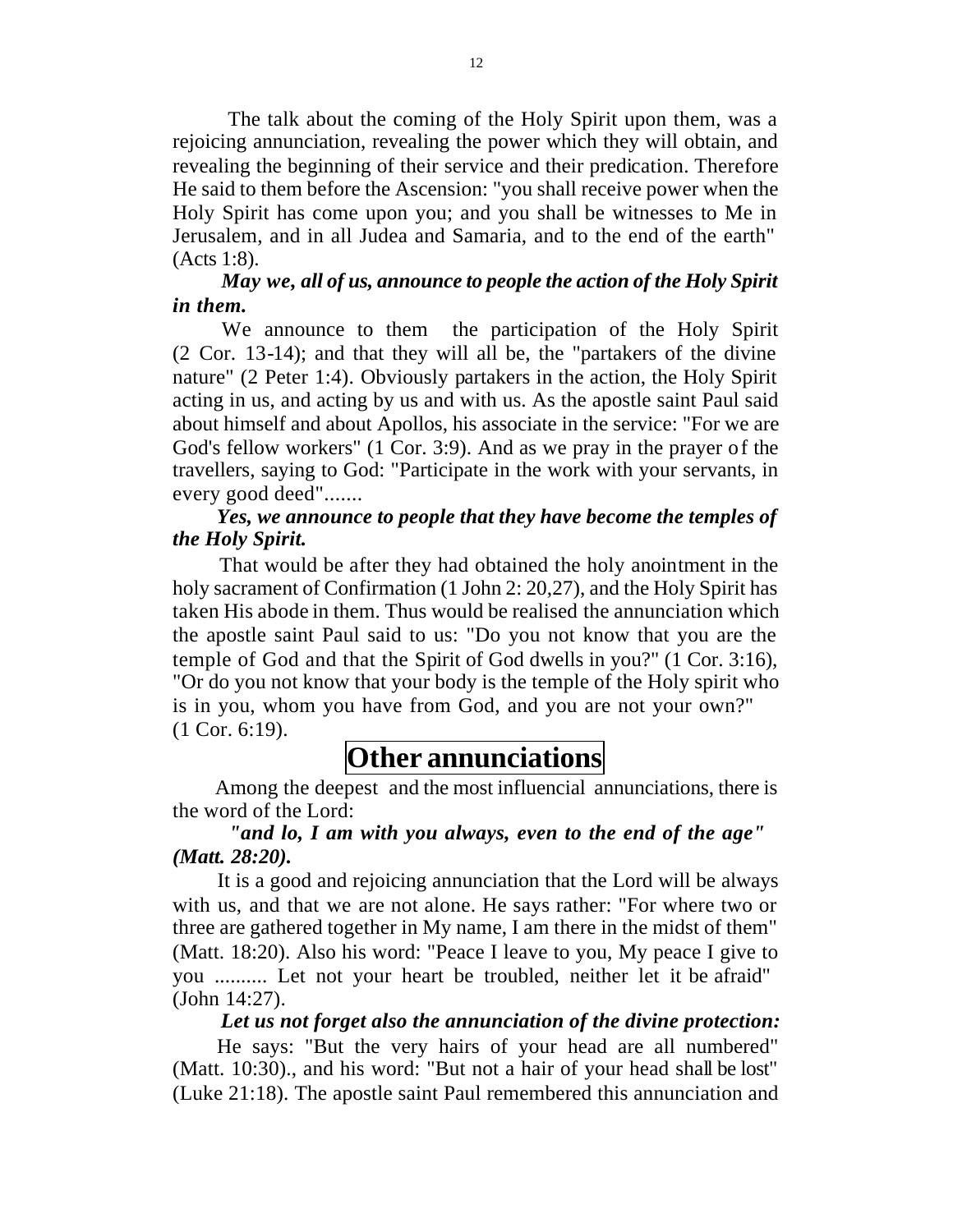said to his men announcing them and saying: "since not a hair will fall from the head of any of you" (Acts 27 34).

 About this guard also, the Gospel presented to us another annunciation in the word of the Lord God: "Behold, I give you the authority to trample on serpents and scorpions, and over all the power of the enemy, and nothing shall by any means hurt you" (Luke 10:19). And his word to the apostle saint Paul: "Do not be afraid ....... for I am with you, and no one will attack you to hurt you" (Acts 18: 9-10).

# **An annunciation concerning eternity**

 *How wonderful are the annunciations which the Lord presents about the happy eternity. The Lord presents them to the triumphants, those who have fought in their spiritual life and were victorious.*

He says:

 "To him who overcomes I will give to eat from the tree of life, which is in the midst of the Paradise of God"

"He who overcomes shall not be hurt by the second death"

"To him who overcomes I will give some of the hidden manna to eat"

 "And he who overcomes, and keeps My works until the end, to him I will give power over the nations"

"and I will give him the morning star"

(Apocalypse, Revelation 2: 7,11,17,26,28).

And He completes this rejoicing annunciation saying:

 "He who overcomes shall be clothed in white garments, and I will not blot out his name from the Book of Life, but I will confess his name before My Father and before His angels".

 "He who overcomes, I will make him a pillar in the temple of My God."

Rather how wonderful is the annunciation in which He says:

 "To him who overcomes I will grant to sit with Me on My throne, as I also overcame and sat down with my Father on His throne".

(Apocalypse, Revelation 3: 5,12,21).

#### *The Lord presents to us another annunciation about eternity in the description of the heavenly Jerusalem*

 where God will abide with His people in this city "coming down out of heaven from God, prepared as a bride adorned for his husband"........ "there shall be no more death, nor sorrow, nor crying. There shall be no more pain, for the former things have passed away" (Apoc. 21:2-4).

 "The city had no need of the sun or of the moon to shine in it, for the glory of God illuminated it" (Apoc. 21:23).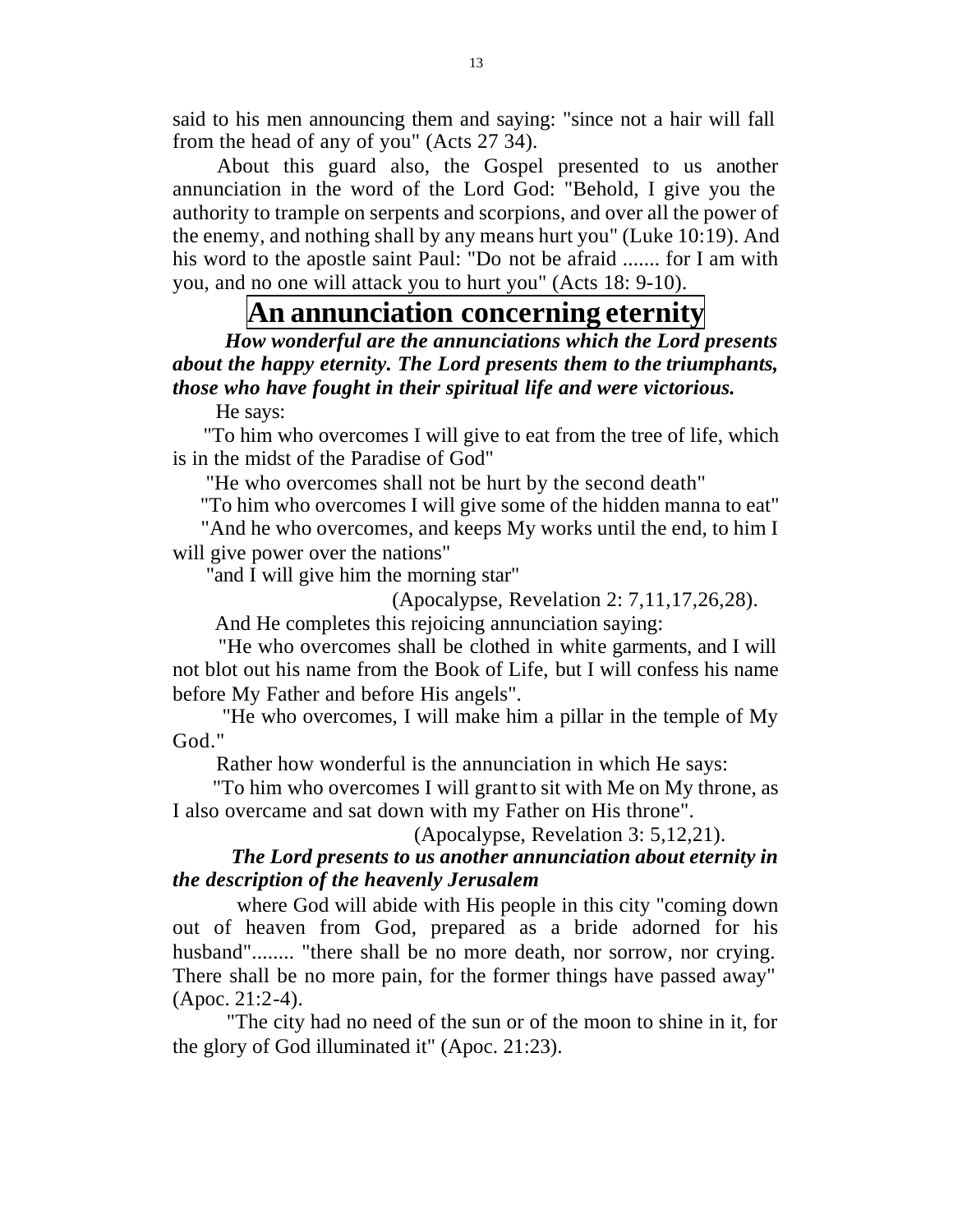"There shall be no night there: They need no lamp nor light of the sun, for the Lord God gives them light. And they shall reign forever and ever" (Apoc. 22:5).

 "They shall see His face, and His name shall be on their foreheads" (Apoc. 22:4).

There will be the tree of life, and the water of life.

 There is the annunciation of the frequentation of the angels and of the saints. From the best which has been said about the annunciation of eternity, there is the word of the apostle:

 *"Eye has not seen, nor ear heard, nor have entered into the heart of man the things which God has prepared for those who love Him" (1 Cor. 2:9).*

 A marvelous annunciation about life in eternity. It exceeds all imagination, and brings joy, and incites to spiritual exertion, and to join the Lord in order to enjoy this annunciation. The apostle adds another annunciation to it, where he says that we shall rise with spiritual bodies, heavenly bodies. We shall be risen in power and in glory. "For this corruptible must put on incorruption, and this mortal must put on immortality" (1 Cor. 15:53).

 The apostle adds another annunciation, and says: "Then we who are alive and remain shall be caught up together with them in the clouds to meet the Lord in the air. And thus we shall always be with the Lord. Therefore comfort one another with these words" (1 Thess. 4: 17-18).

 Truthfully, how sweet and beautiful is it to meditate upon this annunciation concerning eternity......

## *An annunciation concerning God*

 *In Chrisianity, there are many beautiful, deep and moving matters which we can annunciate to people. But the most beautiful in them, is God Himself and His relationship with human beings.*

 God loves human beings. He is The benefactor and controls everything. He is "fairer than the sons of men" (Ps. 45:2). He has beautifully done everything. In His love for us, He has created us to His image and His resemblance, and granted us power over all His creatures on earth (Gen. 1: 26-28). When we sinned against Him, because of the excellence of His love to us, He redempted us and facilitated for us the way of repentance. "For God so loved the world that He gave His only begotten Son, that whoever believes in Him should not perish but have everlasting life" (John 3:16).

#### *The annunciation of forgiveness and redemption is among the most beautiful matters which Christianity annunciates.*

 God of whom the psalmist said: "He has not dealt with us according to our sins, nor punished us according to our iniquities. For as the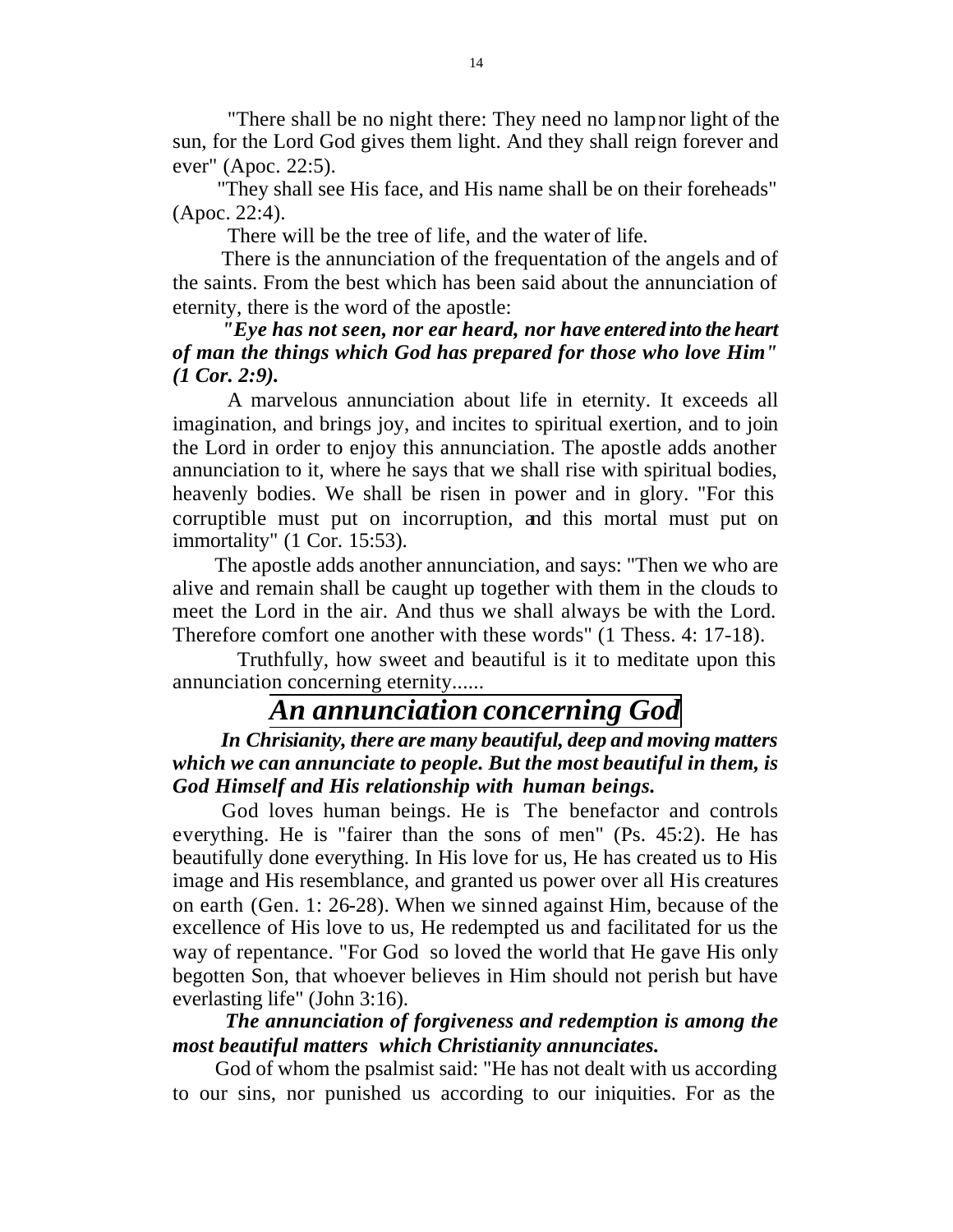heavens are high above the earth, so great is His mercy toward those who fear Him; as far as the east is from the west, so far has He removed our transgressions from us. As a father pities his children, so the Lord pities those who fear Him. For He knows our frame; He remembers that we are dust" (Psalm 103: 10-14).

#### *He is the merciful forgiving good God .......*

 who says in spite or our disobeying his commandments: "For I will forgive their iniquity, and their sin I will remember no more" (Jer. 31:34); "Do I have pleasure at all that the wicked should die?.....and not that he should turn from his ways and live?!" "None of the transgressions which he has committed shall be remembered against him; because of the righteousness which he has done, he shall live." (Ez. 18: 23-22). He is God who has reconciliated the world to Himself "not imputing their trespasses to them" (2 Cor. 5:19).

 When the prophet David meditated upon the beautiful qualities of God, he said in his psalm:

#### *"O Lord God of hosts, who is mighty like You, O Lord? (Ps 89:8), "O God, who is like You? (Ps. 71:19).*

 "who in the heavens can be compared to the Lord?" (Ps. 89:6). "Among the gods there is none like You, O Lord" (Ps. 86:8), "For the Lord is great and greatly to be praised; He is to be feared above all gods. For all the gods of the peoples are idols" (Ps. 96:4-5).

 God gives us without our asking, and gives us more than we ask for. He gives food to the birds of the sky, He gives beauty to the lilies of the field which Solomon in all his glory had not (Matt. 6: 26-29).

#### *Let us announce to people that God is the Shepherd who carries us joyfully upon his shoulders (Luke 15:5).*

 He is the shepherd about whom the prophet David said: "The Lord is my shepherd; I shall not want. He makes me to lie down in green pastures; He leads me beside the still waters. He restores my soul; He leads me in the paths of righteousness for His name's sake" (Psalm 23). He is also the good shepherd who "gives His life for the sheep" (John 10:11)...... Yes, He is the good shepherd who searches for us when we go astray, and does not rest till He finds us. (Luke 15).

#### *We announce to people that God is God the Safekeeper, the Deliverer, the Rescuer......*

 He is the One who will not forget us, even if the mother forgets her nursing child (Is. 49:15). He has said: "I will not leave you, nor forsake you" (Joshua 1:5). He cares for us whatever we go astray. He is the God of all, even the weak, the small, the despised, and that are not (1 Cor. 1:28). He is the One sitting in the high places, looking at humble people. He is the One who forgives our sins, and delivers our life from corruption; as we say in the divine mass. He is the One to whom we say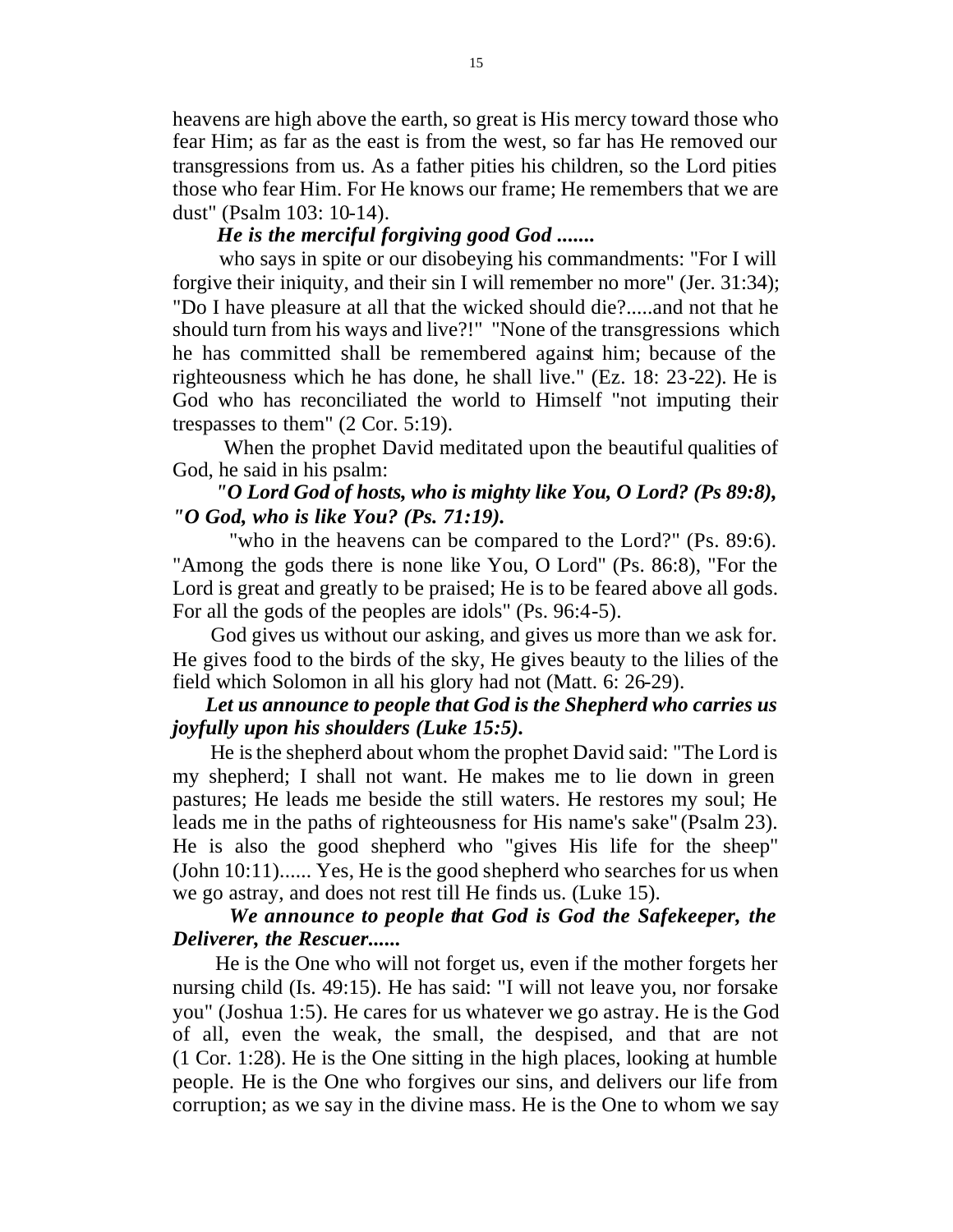in the Lord Prayer: "do not lead us into tempatation, but deliver us from the evil one" (Matt. 6:13).

## *An annunciation of love*

#### *Let a rejoicing word be in the mouths of everyone of you, to say it to people, let everyone of you bring to them a good annunciation.*

 Carry a good word to every one who is in tribulation or who has a problem; a word of good wishes, or a word of profitable counsel. Say to everybody that there is a key to every closed door, there are, may be, rather many keys ...... and that God has a solution to every problem, rather many solutions. Say if God wills, that problem will be solved. If God wills, that tribulation will end. Remind people with the word of the Bible:

#### *"all things work together for good to those who love God" (Rom. 28:8).*

 Let not your features be morose, do not give people a frightening thought about God, a black thought about religion which you do not mention unless accompanied with weeping and tears! so that all those who see you say: "O Lord, cover"! and see nothing but a band on which it is written: "by a sad countenance the heart is made better" (Eccl. 7:3)...... The sad countenance will be while you are giving account to yoursefl about your sins in your sleeping place, and not constantly before people!

#### *Let cheerfulness be one of your beloved qualities that draws people to religion.*

 Your cheerfulness is a rejoicing annunciation which makes people feel that religion brings peace into the heart, and reminds them of the word of the apostle saint Paul: "Rejoice in the Lord always. Again I sill say, rejoice!" (Philippians 4:4).

 The work of the Lord Christ was not only the salvation which he offered on the Cross. But He brought joy to everybody whom He met. That appears from the word of the Bible about Him:

#### *"who went about doing good ........" (Acts 10:38).*

 He distributed good things to people. All those who met Him obtained good things from Him. Is He not the One who said: "Come to Me, all you who labor and are heavy laden, and I will give you rest" (Matt. 11:28). You also, let this style which is of the Lord Christ, be your style.

#### *If you cannot present good in action, present it in words as a good annunciation.*

 So that people will be optimistic when they see you, as the prophet David said about Ahimaaz the son of Zadok: "He is a good man, and comes with good news" (2 Sam. 18:27). Therefore do not complicate matters before anybody, whatever bad is his condition...... But rather in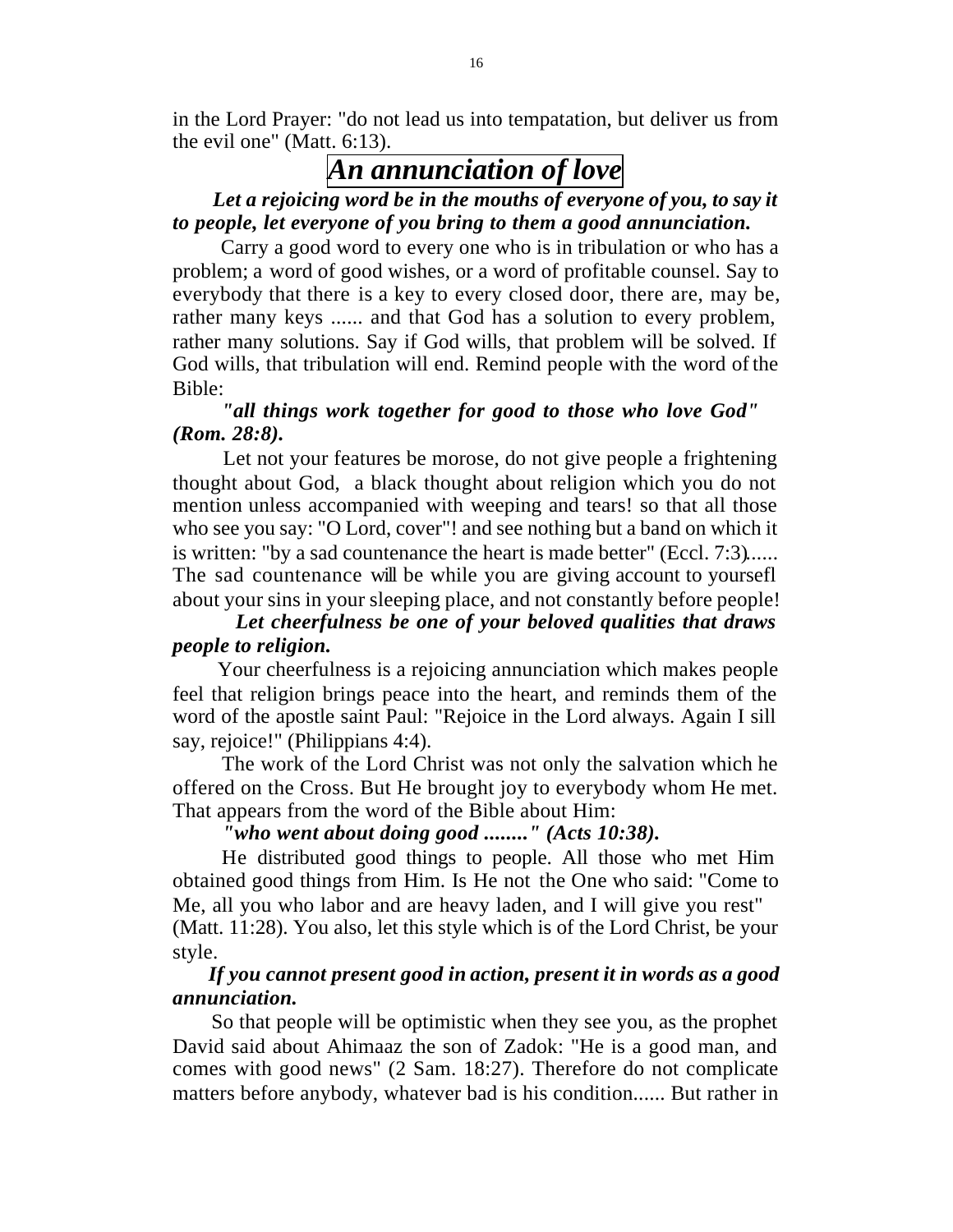the midst of darkness, open for him a window of light, a window of hope, and beware of causing dispair to anybody, or of bringing affliction to his soul......

#### *Let your soul be a relaxing soul so that anyone who hears you gets rest.*

 Relaxed souls can rest others. People always lean to them in order to have rest........ not with words of flattery or simply to please, but with spirit and truth, and with a beautiful instruction from the Bible and from the lives of saints. Contrarily to other souls who complicate matters; he who sits with them, goes out repeating the psalm: "Many are they who say to me: There is no help for him in God" (Ps. 3:2). They are like the friends of the just Job to whom he said; "Miserable comforters are you all!" (Job 16:2).

#### *Features which are simply relaxed, give rest to people.*

 Likewise the photographer asks people to smile before taking their pictures, so that their features may be relaxed and acceptable. Likewise when you see a smiling child, from whose face light expands, you rejoice and smile also yourself...... A person when he sees the features of his chief dejected, runs away from meeting him and does not expect good. But if he meets him cheerfully or with a smile, he sees that his cheerfulness brings a good annunciation.

#### *Let everyone who sees you be optimistic and expecting good, and be happy that he begins his day with your cheerful faces.*

 Even without your saying to them good news.... But their simple encounter with you, will be by itself a rejoicing annunciation. Say to people that God created man to be happy; and when He created him, He put him in Paradise. Then, O Lord, let it be to us according to your word.

#### *The heart which is full of hope, has always a good annunciation inside.*

 He simultaneously transfers the hope which is in his heart to people; and the joy which is in his heart and which appears at the same time in his features, is conveyed to others. How beautiful is what a saint father said to the saint Amba Antonius: "It is enough for me simply to look at your face, O father"....

 Even amidst tribulations, the fathers did not lose their joy. In this respect, the apostle saint Paul said about himself and about his associates in the service: "as sorrowful, yet always rejoicing; as poor, yet making many rich; as having nothing, and yet possessing all things" (2 Cor. 6:10).

#### *The word of the Lord: "If you can believe, all things are possible to him who believes", in a rejoicing annunciation.*

 Thus the apostle Paul said: "I can do all things through Christ who strengthens me" (Phil. 4:13). The rejoicing annunciation which you bring to the sinner, is not for him to think lightly of his condition, but that you